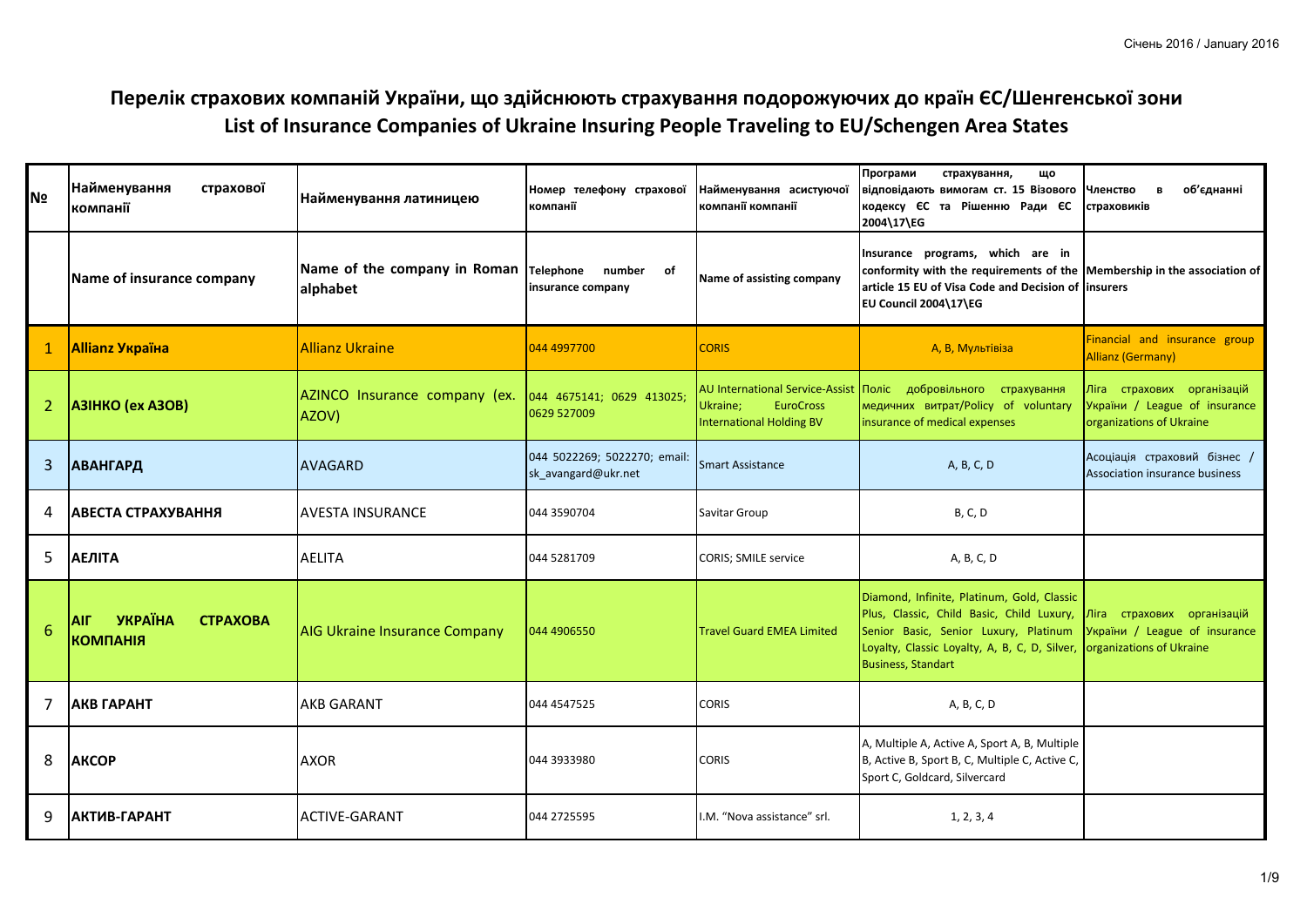| <sup>10</sup> | <b>АЛЬФА СТРАХУВАННЯ</b>    | <b>ALFA Strakhuvannya</b> | 044 4997766                                                                  | Savitar Group Ltd                                                                         | A, B                                                                                                                                                                                                                                                               | Ліга страхових організацій<br>України / League of insurance<br>organizations of Ukraine   |
|---------------|-----------------------------|---------------------------|------------------------------------------------------------------------------|-------------------------------------------------------------------------------------------|--------------------------------------------------------------------------------------------------------------------------------------------------------------------------------------------------------------------------------------------------------------------|-------------------------------------------------------------------------------------------|
| 11            | ІАЛЬФА-ГАРАНТ               | ALFA-GARANT               | 044 5916320                                                                  | <b>SMILE service</b>                                                                      | A, B, C, D, Multivisa                                                                                                                                                                                                                                              |                                                                                           |
| 12            | <b>АЛЬЯНС</b>               | <b>ALLIANCE</b>           | 056 3723010                                                                  | <b>CORIS</b>                                                                              | A, B, C                                                                                                                                                                                                                                                            |                                                                                           |
| 13            | <b>APMA</b>                 | <b>ARMA</b>               | 044 2307020; 2307016; email:<br>office@arma-ic.com                           | Savitar Group Ltd                                                                         | A, B, C, D                                                                                                                                                                                                                                                         | Асоціація страховий бізнес /<br>Association insurance business                            |
| 14            | <b> АРСЕНАЛ СТРАХУВАННЯ</b> | <b>ARSENAL Insurance</b>  | 044 5026737; 5026732; 0800<br>604453                                         | Balt Assistance; Smile<br>Assistance;<br><b>ASPI</b><br>INTERNATONAL PLATFORMS<br>(REMED) | Classic, Gold, Platinum                                                                                                                                                                                                                                            | Ліга страхових організацій<br>України / League of insurance<br>organizations of Ukraine   |
| 15            | <b>ACKA</b>                 | <b>ASKA</b>               | 0 800 503707; 0 800501501;<br>456 (mobile phone subscribers);<br>044 5202201 | <b>CORIS</b> ; SMILE service                                                              | A, B, C, D, Card Standart (StC), Silver Card<br>(SC), Gold Card (GC), Corporative Card<br>(CC), Classic (FBC-C, BP-EC), Business (BP-<br>EB), Gold (FBC-G), Platinum (FBC-P),<br>Platinum Black (FBC-PB), Tourist (FBC-T),<br>Kids (FBC-K), Youth Tourism (FBC-YT) | Ліга страхових організацій<br>України / League of insurance<br>organizations of Ukraine   |
| 16            | <b>АСКО - МЕДСЕРВІС</b>     | <b>ASKO-MEDSERVIS</b>     | 044 2474070                                                                  | <b>SMILE service</b>                                                                      | A, C VIP, D AUTO VIP                                                                                                                                                                                                                                               | Ліга страхових організацій<br>України / League of insurance<br>organizations of Ukraine   |
| 17            | АСТА-СТРАХУВАННЯ            | ASTA Insurance            | 044 3602825                                                                  | Savitar Group                                                                             | <b>B, C, D</b>                                                                                                                                                                                                                                                     |                                                                                           |
| 18            | АХА Страхування             | AXA Insurance             | 044 4992499; e-mail info@axa-<br>ukraine.com                                 | <b>APRIL; Balt Assistance Ltd.</b>                                                        | Всі програми / All programms                                                                                                                                                                                                                                       | Українська<br>федерація<br>убезпечення (УФУ) / Ukrainian<br>Federation on Insurance (UFU) |
| 19            | <b>БРОКБІЗНЕС</b>           | <b>BROKBUSINESS</b>       | 044 2466722                                                                  | <b>CORIS</b>                                                                              | EKOHOM, A1, B1, C1, D1, E1                                                                                                                                                                                                                                         |                                                                                           |
| 20            | ВЕЛТА (Київ)                | <b>VELTA (Kiev)</b>       | 044 2544850                                                                  | <b>SMILE service</b>                                                                      | A, B, C, D                                                                                                                                                                                                                                                         |                                                                                           |
| 21            | <b>ВЕЛТЛІНЕР</b>            | <b>VELTLINER</b>          | 044 482 428 3;<br>e-mail<br>office@velt.com.ua                               | <b>SAVITAR GROUP</b>                                                                      | A, B, C                                                                                                                                                                                                                                                            | Українська<br>федерація<br>убезпечення (УФУ) / Ukrainian<br>Federation on Insurance (UFU) |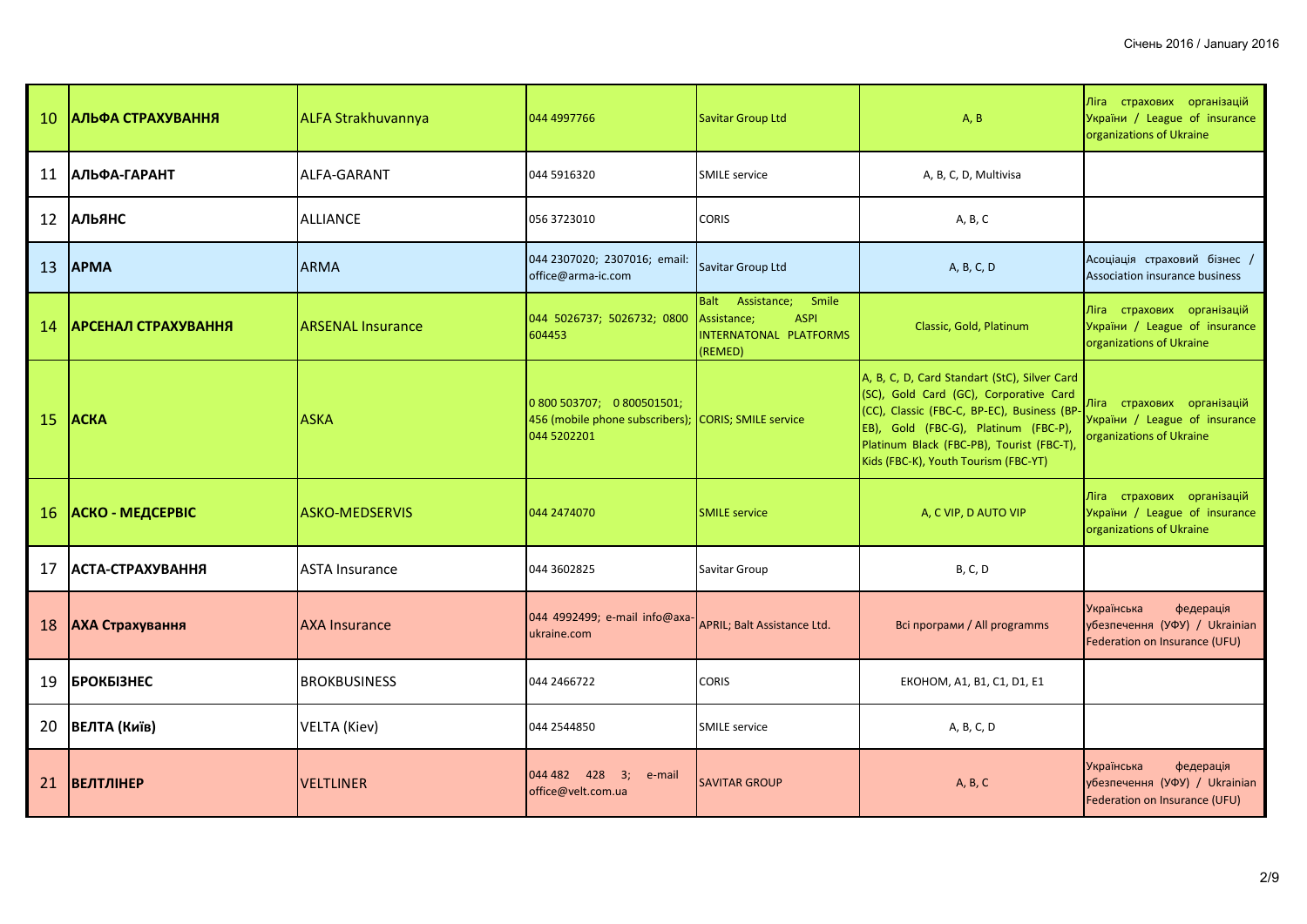| 22              | <b>ВІЙСЬКОВО-СТРАХОВА</b><br><b>KOMNAHIA</b> | MILITARY INSURANCE COMPANY       | 044 2304813; 2304819                                                                                                  | <b>CORIS</b>                                               | B                                              | Ліга страхових організацій<br>України / League of insurance<br>organizations of Ukraine   |
|-----------------|----------------------------------------------|----------------------------------|-----------------------------------------------------------------------------------------------------------------------|------------------------------------------------------------|------------------------------------------------|-------------------------------------------------------------------------------------------|
| 23              | ІВ.і.П СТРАХОВА КОМПАНІЯ                     | <b>V&amp;P Insurance Company</b> | 044 2544007                                                                                                           | <b>CORIS</b>                                               | A, AE, B, C, D                                 |                                                                                           |
| 24              | <b>B</b> yco                                 | <b>VUSO</b>                      | 044 5003773; 0 800 503773                                                                                             | NOVA Assistance; Savitar<br>Group Ltd; Balt Assistance     | A, B, C, D                                     | Ліга страхових організацій<br>України / League of insurance<br>organizations of Ukraine   |
| 25              | <b>ГАЛИЦЬКА</b>                              | <b>HALITSKA</b>                  | 0342 551909                                                                                                           | SMILE service;<br><b>NOVA</b><br>Assistance                | STANDART, CLASSIC, PRESTIGE                    | Ліга страхових організацій<br>України / League of insurance<br>organizations of Ukraine   |
| 26              | ІГАРАНТ - СИСТЕМА                            | GARANT-SYSTEMA                   | 4943973<br>$(-72);$<br>044<br>044 4287730<br>$(-31)$ , 044<br>email:<br>4251521;<br>medicin@garant-<br>sistema.com.ua | <b>SMILE service</b>                                       | $\mathsf{A}$                                   | Асоціація страховий бізнес /<br>Association insurance business                            |
| 27              | <b>ГАРАНТІЯ (Чернігів)</b>                   | <b>GUARANTIYA (Chernihiv)</b>    | 046 2777070; 044 5816770;<br>501531;<br>0800<br>email:<br>med_insur@guarantee.com.ua                                  | <b>SMILE</b><br>service;<br>APRIL<br>International (Coris) | «А» (Економ), «В» (Стандарт), «С»<br>(Престиж) | Асоціація страховий бізнес /<br>Association insurance business                            |
| 28              | Гарант і Я                                   | <b>GARANT i YA</b>               | 032 232 42 24                                                                                                         | <b>SMILE service</b>                                       | A, B, C, D                                     |                                                                                           |
| 29              | <b>ГЛОБАЛ ГАРАНТ</b>                         | <b>GLOBAL Garant</b>             | 044 357-70-80                                                                                                         | Savitar Group                                              | A, B, C, D                                     |                                                                                           |
| 30 <sup>°</sup> | <b>ГЛОБУС</b>                                | <b>GLOBUS</b>                    | 044 254 53 78; 0 800 500157                                                                                           | ALBUR s.r.o.                                               | A, B, C, D                                     | Ліга страхових організацій<br>України / League of insurance<br>organizations of Ukraine   |
| 31              | <b><i>FPABE YKPAÏHA</i></b>                  | <b>GRAWE UKRAINE</b>             | 2795424;<br>044<br>e-mail<br>office@grawe.ua                                                                          | <b>AGA International S.A.</b>                              | TRAVEL, MULTITRAVEL                            | Українська<br>федерація<br>убезпечення (УФУ) / Ukrainian<br>Federation on Insurance (UFU) |
|                 | 32 ГУТА-Україна                              | <b>GUTA Ukraine</b>              | 044 5285 98                                                                                                           | <b>CORIS</b>                                               | A (AM, AM1), B (BM, BM1), C                    |                                                                                           |
| 33              | ДІСКО                                        | <b>DISCO</b>                     | 056 2320975(76)                                                                                                       | CORIS                                                      | "А", «Б»                                       |                                                                                           |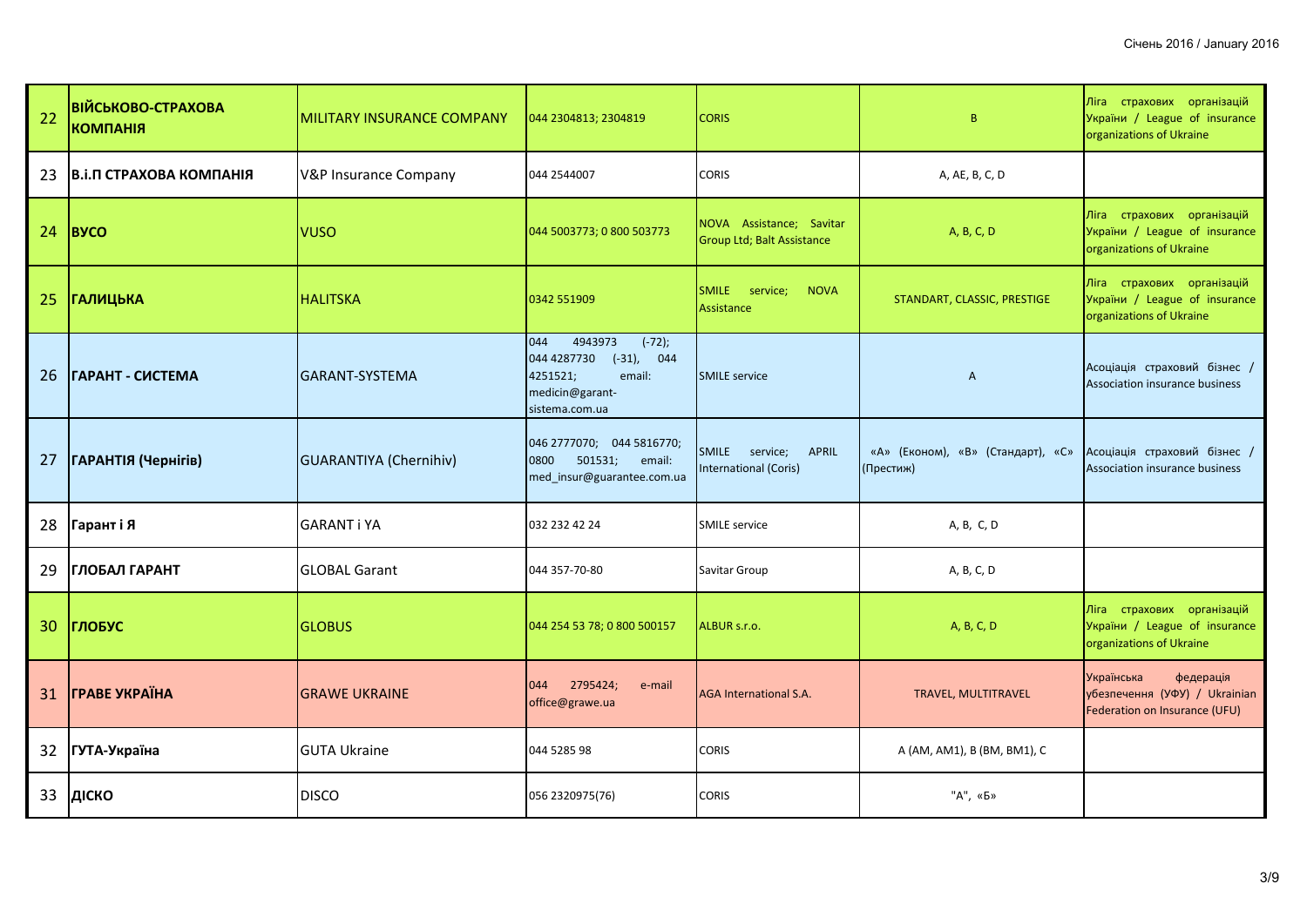| 34 | ДОБРОБУТ та ЗАХИСТ                                            | <b>DOBROBUT ta ZAKHYST</b>             | 044 5815581                                                                             | <b>CORIS</b>                                                                                              | Комплекс опцій / options "А", "В", "С",<br>"D", "E", "F" |                                                                                           |
|----|---------------------------------------------------------------|----------------------------------------|-----------------------------------------------------------------------------------------|-----------------------------------------------------------------------------------------------------------|----------------------------------------------------------|-------------------------------------------------------------------------------------------|
| 35 | <b>ДОМІНАНТ</b>                                               | <b>DOMINANT Insurance Company</b>      | 044 4252222                                                                             | ALBUR s.r.o.                                                                                              | Α                                                        |                                                                                           |
| 36 | ДОМІНАНТА                                                     | <b>DOMINANTA</b>                       | 044 2200755                                                                             | <b>NOVA Assistance</b>                                                                                    | A, B, C, D, AC                                           |                                                                                           |
| 37 | ЕЙЕМДЖИ Груп                                                  | AMG-GROUP                              | 044 5933913                                                                             | <b>SMILE service</b>                                                                                      | A1, B1, C1, D1                                           |                                                                                           |
| 38 | ЕКСПО СТРАХУВАННЯ                                             | <b>EXPO Insurance</b>                  | 044 5410202;<br>office@exposk.com.ua                                                    | <b>SMILE service; SAVITAR Group</b>                                                                       | Voyage, Tourist                                          | Асоціація страховий бізнес /<br>Association insurance business                            |
| 39 | <b>ЕТАЛОН</b>                                                 | <b>ETALON</b>                          | 044 5902222; 0 800 305800; e-<br>office@etalon.ua;<br>mail<br>Yarosval. Yuzva@etalon.ua | <b>SMILE service</b>                                                                                      | A(A1), B (B1), C, D                                      | Українська<br>федерація<br>убезпечення (УФУ) / Ukrainian<br>Federation on Insurance (UFU) |
| 40 | <b>І ЕТАЛОН-ПОЛІС</b>                                         | <b>IETALON POLICE</b>                  | 044 2464663; 067 5099835:<br>2341848;<br>044<br>email:<br>office@etalpol.com            | <b>SMILE service</b>                                                                                      | $A(A1)$ , B (B1), C, D                                   | Асоціація страховий бізнес /<br>Association insurance business                            |
| 41 | <b>EYPONA.YA</b>                                              | EUROPA.UA                              | 032 2328805                                                                             | <b>SMILE service</b>                                                                                      | Б1 (B1), Б2 (B2)                                         |                                                                                           |
| 42 | <b>ЄВРОПЕЙСЬКЕ</b><br><b>ТУРИСТИЧНЕ</b><br><b>СТРАХУВАННЯ</b> | <b>ERV / European Traven Insurance</b> | 044 2200007;<br>e-mail<br>info@erv.ua                                                   | MESA Asistencia; EuroAlarm<br>Assistance                                                                  | A, B, C                                                  | федерація<br>Українська<br>убезпечення (УФУ) / Ukrainian<br>Federation on Insurance (UFU) |
| 43 | <b>ЄВРОПЕЙСЬКИЙ</b><br><b>СТРАХОВИЙ</b><br><b>АЛЬЯНС</b>      | <b>European Insurance Alliance</b>     | 044 2546300;<br>insurance@eia.com.ua;<br>alliance@eia.com.ua                            | <b>Savitar Group</b>                                                                                      | 1, 2, 3, 4, 5                                            | Українська<br>федерація<br>убезпечення (УФУ) / Ukrainian<br>Federation on Insurance (UFU) |
| 44 | <b>ЄВРОПЕЙСЬКИЙ СТРАХОВИЙ</b><br>COIO <sub>3</sub>            | <b>European Insurance Union</b>        | 044 5938943; 044 5938946;<br>044 5938947; 044 5938948                                   | <b>AU International Service-Assist</b><br><b>EuroCross</b><br>Ukraine;<br><b>International Holding BV</b> | A, B, C, D, A-P, A-O, A-V                                | Ліга страхових організацій<br>України / League of insurance<br>organizations of Ukraine   |
| 45 | ЗДОРОВО                                                       | <b>ZDOROVO</b>                         | 044 2008782; 044 2008783                                                                | <b>CORIS</b>                                                                                              | A, C, D                                                  | Ліга страхових організацій<br>України / League of insurance<br>organizations of Ukraine   |
| 46 | <b>ЗЛАГОДА</b>                                                | <b>ZLAGODA</b>                         | 044 3590530(31)                                                                         | <b>SMILE service</b>                                                                                      | «Зручна», «Оптимальна», «Люкс»                           |                                                                                           |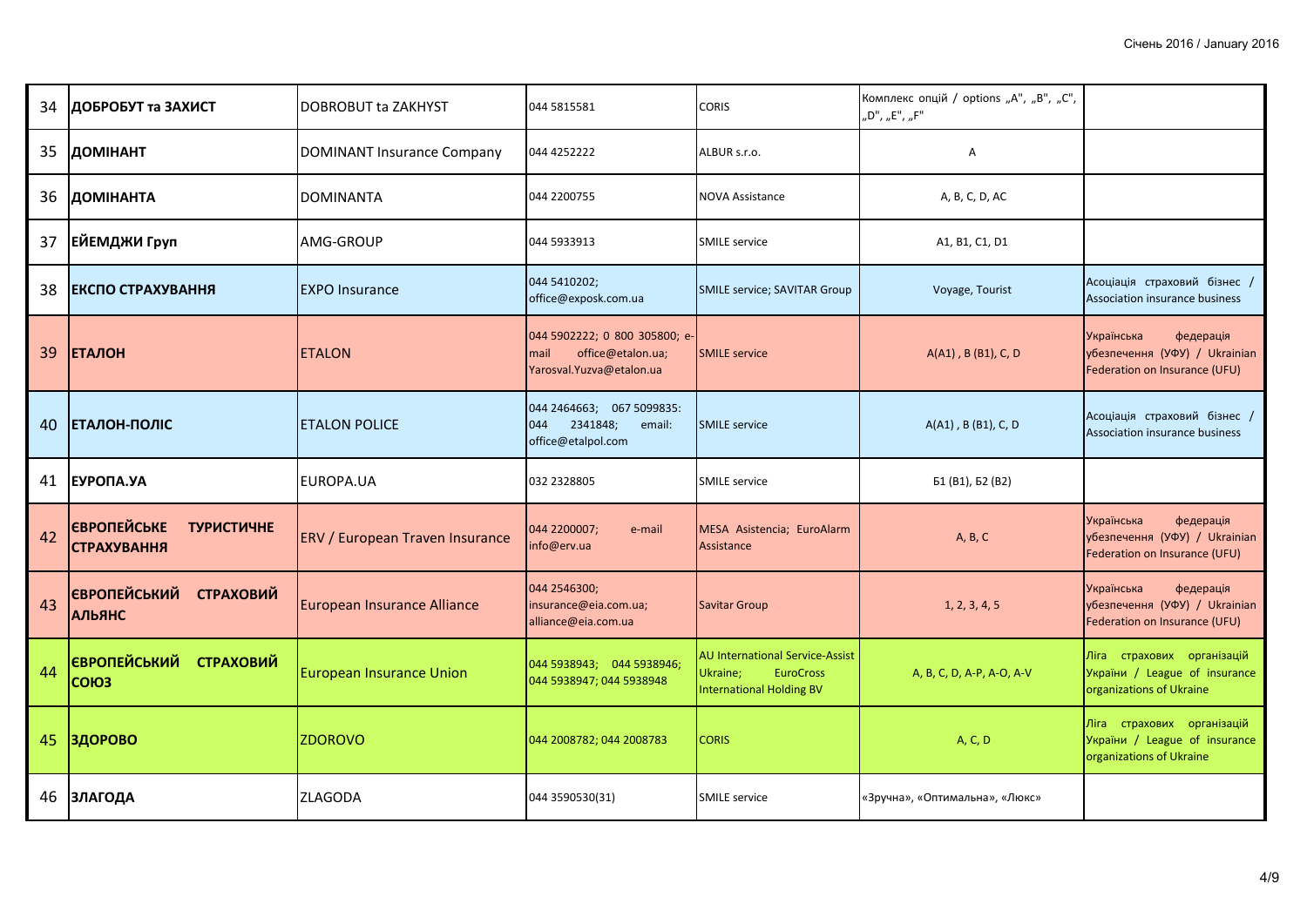| 47 | <b>ПЛЛІЧІВСЬКЕ</b>                                      | <b>ILLICHIVSKE</b>                       | 044 2070180; 044 2070410                                                         | <b>CORIS; SMILE service</b>                                                                                                               | A, B, C, D, K                                                                    | Ліга страхових організацій<br>України / League of insurance<br>organizations of Ukraine   |
|----|---------------------------------------------------------|------------------------------------------|----------------------------------------------------------------------------------|-------------------------------------------------------------------------------------------------------------------------------------------|----------------------------------------------------------------------------------|-------------------------------------------------------------------------------------------|
| 48 | <b>ІНГО Україна</b>                                     | <b>INGO Ukraine</b>                      | 044 4902744;<br>e-mail:<br>office@ingo.ua                                        | <b>Europ Assistance Group</b>                                                                                                             | Lite, Optimal, Sport, Diver, Driver, Age<br>limited, Visa, Platinum, Snow Policy | Українська<br>федерація<br>убезпечення (УФУ) / Ukrainian<br>Federation on Insurance (UFU) |
| 49 | <b>ІНДІГО</b>                                           | <b>INDIGO</b>                            | 044 2000404; 044 2000402;<br>066 5574545                                         | <b>CORIS</b>                                                                                                                              | A, B                                                                             | Ліга страхових організацій<br>України / League of insurance<br>organizations of Ukraine   |
| 50 | <b>ІНТЕР - ПОЛІС</b>                                    | <b>INTER POLICE</b>                      | 044 2874305                                                                      | CORIS; SMILE service                                                                                                                      | «A», «B», «C»                                                                    |                                                                                           |
|    | 51 КАШТАН                                               | Kashtan                                  | 044 246 2846; 2499843;<br>2499844;<br>email:<br>info@sk-CORIS<br>kashtan.kiev.ua |                                                                                                                                           | A, B, C                                                                          |                                                                                           |
| 52 | <b>KWIB PE</b>                                          | <b>KYIV RE</b>                           | 044<br>5216918;<br>email:<br>777@kyevre.com                                      | ALBUR s.r.o.                                                                                                                              | A, B                                                                             | Асоціація страховий бізнес /<br>Association insurance business                            |
| 53 | <b>КИЇВСЬКЕ</b><br><b>CTPAXOBE</b><br><b>ТОВАРИСТВО</b> | KYIV INSURANCE COMPANY                   | 044 2786112                                                                      | <b>SMILE service</b>                                                                                                                      | Опції / options A, A1, A2, B, C                                                  |                                                                                           |
| 54 | КИЇВСЬКИЙ СТРАХОВИЙ ДІМ                                 | IKIEVSKI STRAKHOVOY DOM                  | 044 4840171; 044 4619958;<br>044 2511200                                         | CORIS; Balt Assistance Ltd.;<br>Inter Partner Assistance Polska<br>S.A.; AXA Assistance S.A.; Call<br>Us Assistance International<br>Gmbh | P1, P2, P3, VIP                                                                  |                                                                                           |
| 55 | <b>КИЙ АВІА ГАРАНТ</b>                                  | <b>KIY AVIA GARANT</b>                   | 044 4904921                                                                      | <b>SMILE service</b>                                                                                                                      | A, B, C                                                                          |                                                                                           |
| 56 | <b>КНЯЖА ВІЄННА ІНШУРАНС ГРУП</b>                       | KNIAZHA VIENNA INSURANCE<br><b>GROUP</b> | 044 2077252                                                                      | <b>CORIS; AP Companies</b>                                                                                                                | A, B                                                                             | <b>Vienna Insurance Group</b>                                                             |
| 57 | <b>KPEMIH<sub>b</sub></b>                               | Kremen                                   | 044 2536164;<br>email:<br>office@kremen.kiev.ua                                  | <b>SMILE service</b>                                                                                                                      | A, B, C, D                                                                       | Асоціація страховий бізнес /<br>Association insurance business                            |
| 58 | <b>КРИМСЬКА</b><br><b>CTPAXOBA</b><br><b>КОМПАНІЯ</b>   | CRIMEAN INSURANCE COMPANY                | 0692 542300                                                                      | Savitar Group;<br><b>FALCK</b><br><b>TRAVELCARE</b>                                                                                       | A, B, C, VISA policy, GOLD CARD                                                  |                                                                                           |
| 59 | KPOHA                                                   | <b>KRONA</b>                             | 044 2200900                                                                      | SMILE ASSISTANCE                                                                                                                          | "A", "B"                                                                         |                                                                                           |
| 60 | ЛІБЕРТІ                                                 | <b>LIBERTY</b>                           | 044 4963159                                                                      | Balt Assistance Ltd.                                                                                                                      | A, B                                                                             |                                                                                           |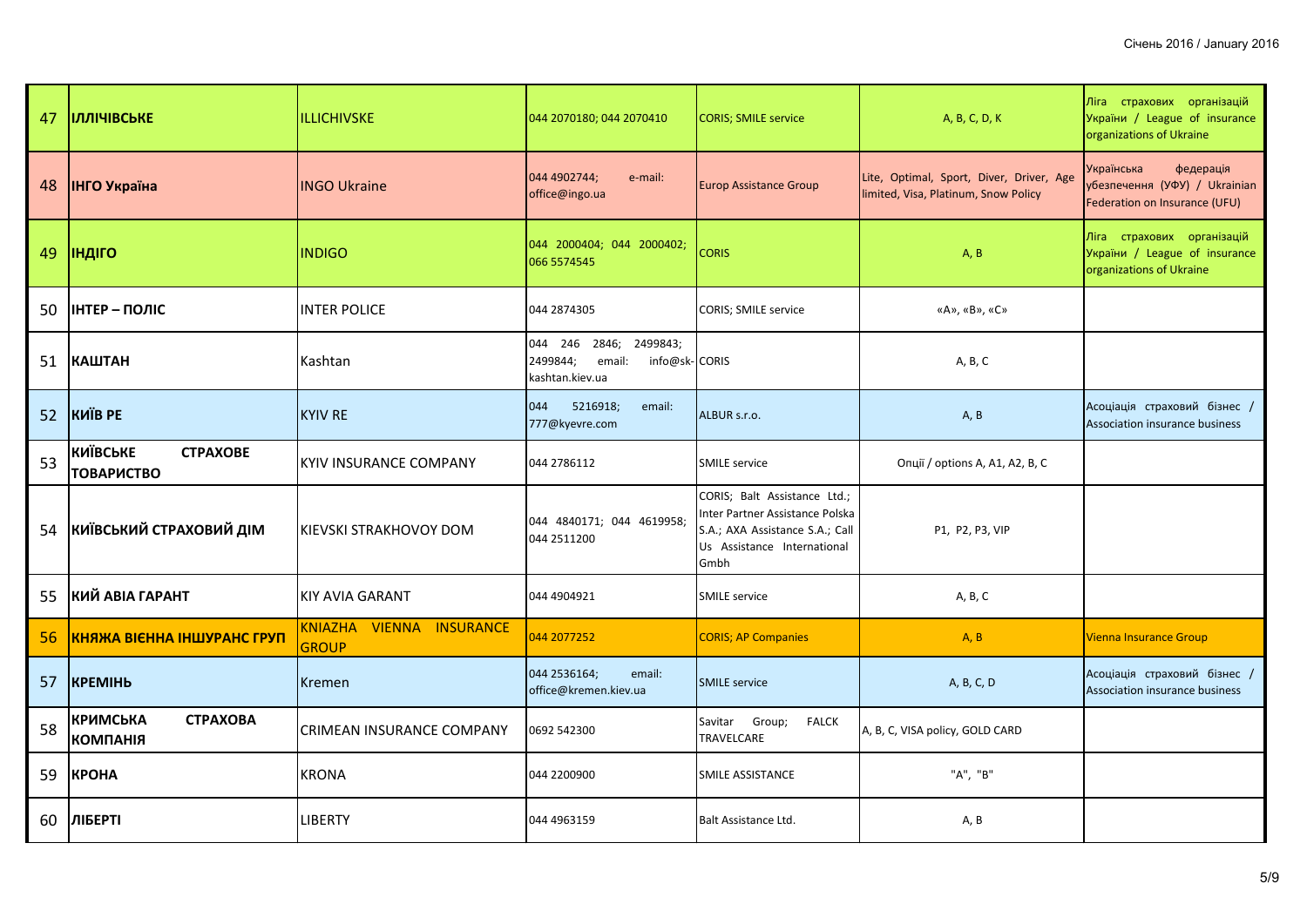| 61 | <b>МІЖНАРОДНА</b><br><b>CTPAXOBA</b><br><b>КОМПАНІЯ</b> | International Insurance Company | 057 7156100                                                                                       | <b>SMILE service</b>                                                                        | A, B, C, D, BC, M                                                                                                                                                                                                                                                             | Хаківський союз страховиків /<br>Kharkiv Union of Insurer                                 |
|----|---------------------------------------------------------|---------------------------------|---------------------------------------------------------------------------------------------------|---------------------------------------------------------------------------------------------|-------------------------------------------------------------------------------------------------------------------------------------------------------------------------------------------------------------------------------------------------------------------------------|-------------------------------------------------------------------------------------------|
| 62 | <b>Micro</b>                                            | <b>Misto</b>                    | 0432 508108; e-mail: info@ic-<br>misto.com.ua                                                     | <b>SMILE service</b>                                                                        | Економ, А, В, С                                                                                                                                                                                                                                                               | Українська<br>федерація<br>убезпечення (УФУ) / Ukrainian<br>Federation on Insurance (UFU) |
| 63 | Мотор-Гарант                                            | Motor-Garant                    | 061 2129696; 061 2129513                                                                          | <b>CORIS</b>                                                                                | А, В, С, D, Бізнес карта                                                                                                                                                                                                                                                      |                                                                                           |
| 64 | <b>HOBA</b>                                             | <b>NOVA</b>                     | 044 2258080                                                                                       | <b>NOVA Assistance</b>                                                                      | A, B, C, E                                                                                                                                                                                                                                                                    | Ліга страхових організацій<br>України / League of insurance<br>organizations of Ukraine   |
| 65 | <b>OMEFA</b>                                            | <b>OMEGA</b>                    | 044 4866816; 0 800 303053                                                                         | International<br><b>Eurocross</b><br>Holding BV; AU International<br>Service-Assist Ukraine | A, B, C, D                                                                                                                                                                                                                                                                    | Ліга страхових організацій<br>України / League of insurance<br>organizations of Ukraine   |
| 66 | <b>OPAHTA</b>                                           | <b>ORANTA</b>                   | 044 5375800; 044 5202934;<br>044 5202955; 044 5202953; e-<br>mail:<br>olena.voloshinova@oranta.ua | <b>CORIS Ukraine (APRIL)</b>                                                                | A, B, C, D, E                                                                                                                                                                                                                                                                 | Українська<br>федерація<br>убезпечення (УФУ) / Ukrainian<br>Federation on Insurance (UFU) |
| 67 | <b>OCTPA</b>                                            | <b>OSTRA</b>                    | 048 7246830; 048 7246885                                                                          | <b>CORIS</b>                                                                                | «A», «B», «C» «D»                                                                                                                                                                                                                                                             |                                                                                           |
| 68 | <b>ПЕРША</b>                                            | PERSHA                          | 044 2015405                                                                                       | Savitar Group Ltd; SMILE<br>service                                                         | <b>VEKTOR, DRIVER, VEKTOR-STANDART</b>                                                                                                                                                                                                                                        | Ліга страхових організацій<br>України / League of insurance<br>organizations of Ukraine   |
| 69 | ПЗУ Україна                                             | <b>PZU Ukraine</b>              | 044 2386238                                                                                       | Ltd.                                                                                        | CORIS; Balt Assistance Ukraine Standart, Standart-Poland, Business, Elite,<br><b>Student</b>                                                                                                                                                                                  | Ліга страхових організацій<br>України / League of insurance<br>organizations of Ukraine   |
| 70 | <b><i><u>NOIHT</u></i></b>                              | POINT                           | 044 2077013                                                                                       | <b>SMILE service</b>                                                                        | A, B, C, D                                                                                                                                                                                                                                                                    |                                                                                           |
| 71 | <b>ПРЕСТИЖ</b>                                          | PRESTIGE                        | 044 3839145                                                                                       | <b>SMILE service</b>                                                                        | «Базова В (В1)», «Базова плюс С», «Еліт<br>D»                                                                                                                                                                                                                                 |                                                                                           |
| 72 | ПРОВІДНА                                                | PROVIDNA                        | 044 4921818; 0 800 301030                                                                         | Balt Assistance Ltd.; Inter                                                                 | A, Active A, Sport A, Multiple A, B, Active<br>Partner Assistance Polska S.A.; B, Sport B, Multiple B, C, Active C Sport C,<br>AXA Assistance S.A.; Call Us Multiple C, D, E, F, Gold card, Silver card,<br>Assistance International Gmbh Gold-E, Gold-E/30, Gold-W, Platinum | Ліга страхових організацій<br>України / League of insurance<br>organizations of Ukraine   |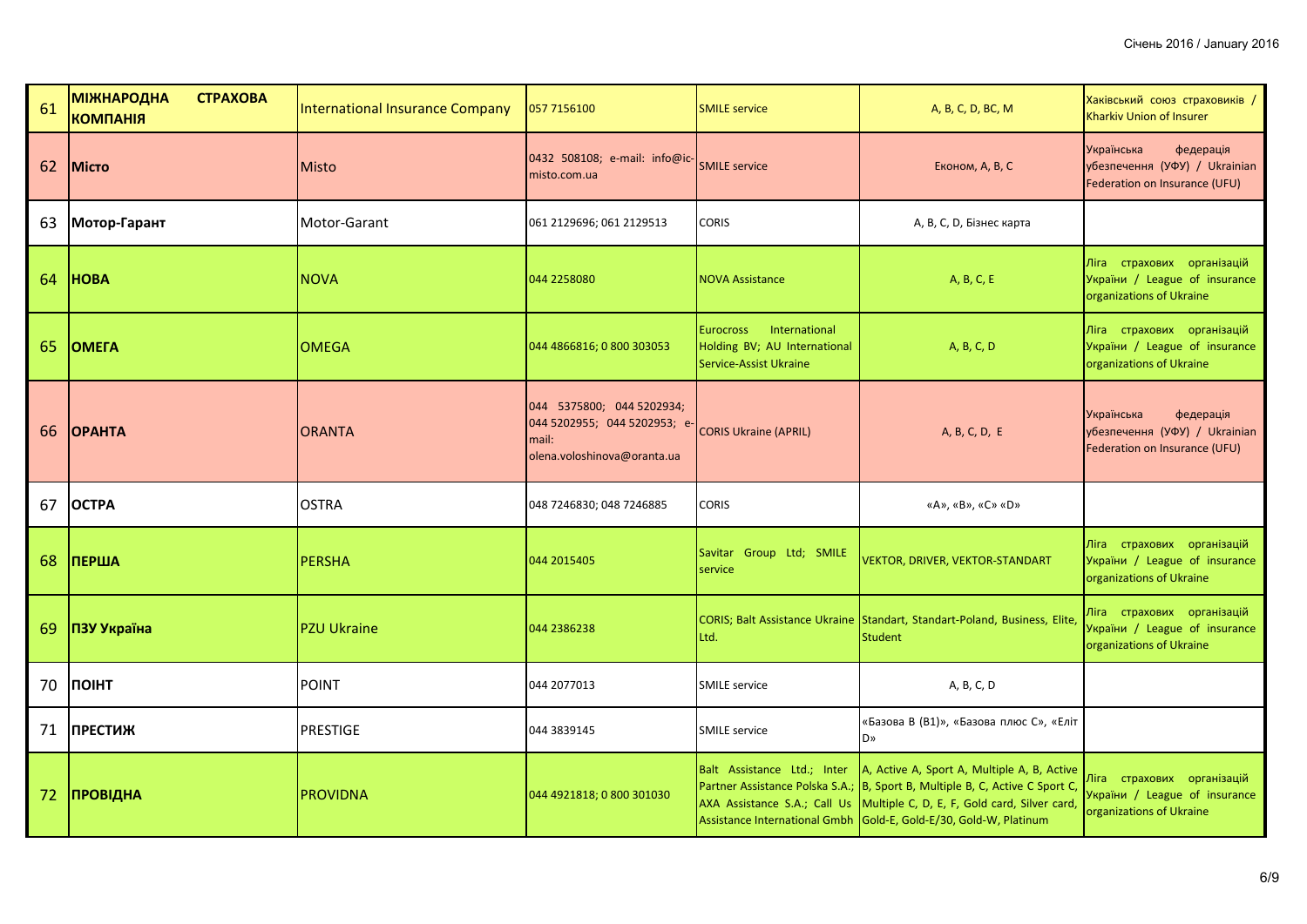| 73 | <b>ПРОМИСЛОВА</b><br><b>CTPAXOBA</b><br><b>КОМПАНІЯ</b> | Industrial Insurance Company    | 057 7710179(80); 050 4016339                                             | <b>SMILE service</b>                                 | A, B, C                                     | Хаківський союз страховиків /<br>Kharkiv Union of Insurer                               |
|----|---------------------------------------------------------|---------------------------------|--------------------------------------------------------------------------|------------------------------------------------------|---------------------------------------------|-----------------------------------------------------------------------------------------|
| 74 | ПРОСТО-СТРАХУВАННЯ                                      | <b>PROSTO-INSURANCE</b>         | 044 2062885 (86); 044 2386818 SMILE service                              |                                                      | A (Standart), C (VIP), D (VIP Auto)         | Ліга страхових організацій<br>України / League of insurance<br>organizations of Ukraine |
| 75 | ПРОФЕСІЙНЕ СТРАХУВАННЯ                                  | <b>PROFESSIONAL INSURANCE</b>   | 044 5013212; 044 2193212                                                 | Savitar Group Ltd                                    | A1, A2                                      |                                                                                         |
|    | 76 ПСК-ЗАХІД                                            | <b>PSK ZAKHID</b>               | 044 4821000                                                              | NOVA Assistance srl                                  | A, B, C, D                                  |                                                                                         |
| 77 | <b>PAPUTET</b>                                          | <b>RARITET</b>                  | 044 2800804                                                              | <b>Savitar Group Ltd</b>                             | $\mathsf{A}$                                | Ліга страхових організацій<br>України / League of insurance<br>organizations of Ukraine |
| 78 | <b>PECTIEKT</b>                                         | <b>RESPEKT</b>                  | 048 7775003                                                              | <b>CORIS</b>                                         | A, B, C, D                                  |                                                                                         |
| 79 | Саламандра-Україна                                      | Salamandra-Ukraine              | 0 800 501644                                                             | <b>MediArt GbR</b>                                   | MED, HB, SA, SJ, SI, SC                     |                                                                                         |
| 80 | <b>CATIC</b>                                            | <b>SATIS</b>                    | 044 5021038                                                              | CORIS; SMILE service                                 | A. B, C                                     |                                                                                         |
|    | 81 СКАЙД                                                | <b>SKIDE</b>                    | 044 4256475; 044 4982490;<br>04596-44132;<br>email:<br>info@skide.com.ua | <b>SMILE Service</b>                                 | B1 (option A), B2 (option B), B3 (option C) | Асоціація страховий бізнес /<br>Association insurance business                          |
| 82 | <b>СКАРБНИЦЯ</b>                                        | <b>SKARBNYTSYA</b>              | 032 2403842 (43)                                                         | <b>CORIS</b>                                         | A, B, C, D                                  | Ліга страхових організацій<br>України / League of insurance<br>organizations of Ukraine |
| 83 | СТАР-ПОЛІС                                              | STAR-POLICY                     | 044 3616676                                                              | CORIS; ALBUR s.r.o.                                  | A, B, C D, E                                |                                                                                         |
| 84 | СТРАХОВА КОМПАНІЯ 611                                   | Insurance company 611           | 044 2256110                                                              | <b>SMILE service</b>                                 | A, B, C                                     |                                                                                         |
| 85 | <b>СТРАХОВИЙ БУДИНОК</b>                                | <b>INSURANCE HOUSE</b>          | 056 7901095; 0 800 211787                                                | <b>CORIS</b>                                         | A, B, C                                     | Ліга страхових організацій<br>України / League of insurance<br>organizations of Ukraine |
| 86 | СТРАХОВІ ГАРАНТІЇ УКРАЇНИ                               | Insurance Guarantees of Ukraine | 044 5370386                                                              | MedAssist International Ltd.;<br>AIDICALL ASSISTANCE | «MB»                                        |                                                                                         |
| 87 | <b>СТРОЙПОЛІС</b>                                       | <b>STROYPOLICY</b>              | 044 2392311 (14); email:<br>info@stroypolicy.com                         | Balt Assistance Ltd.                                 | $\overline{A}$                              | Асоціація страховий бізнес /<br>Association insurance business                          |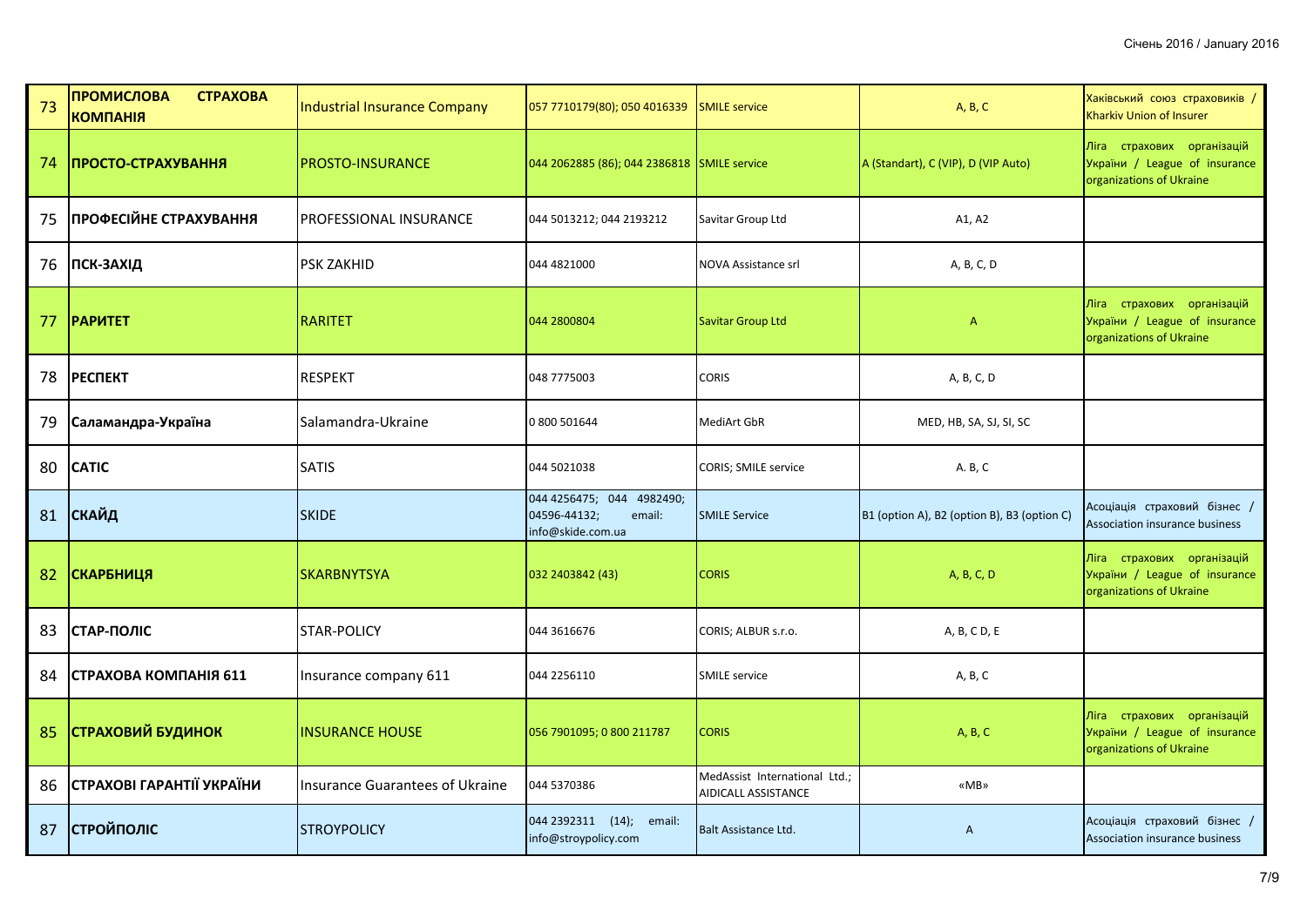| 88 | ТАС СТРАХОВА ГРУПА                                        | <b>TAS Insurance Group</b>                               | 044 5360020 (21); 0 800 500195                                       | ALL IN ONE AGENCY;<br>REMED/ASPI<br>Assistance<br>Platforms International; AP<br>Companies; MEDLABEL LLC | A, B, V, Standart                                                                                                                | Ліга страхових організацій<br>України / League of insurance<br>organizations of Ukraine   |
|----|-----------------------------------------------------------|----------------------------------------------------------|----------------------------------------------------------------------|----------------------------------------------------------------------------------------------------------|----------------------------------------------------------------------------------------------------------------------------------|-------------------------------------------------------------------------------------------|
| 89 | ТАСТ-Гарантія                                             | <b>TAST-Garantiya</b>                                    | 048 2645577                                                          | <b>CORIS</b>                                                                                             | A                                                                                                                                |                                                                                           |
| 90 | <b>TEKOM</b>                                              | TEKOM                                                    | 048 7190595; 048 7190597                                             | <b>CORIS; Savitar Group</b>                                                                              | A, B, C, D, E, OD                                                                                                                | Ліга страхових організацій<br>України / League of insurance<br>organizations of Ukraine   |
| 91 | <b>УКРАЇНСЬКА</b><br><b>OXOPOHHA</b><br>СТРАХОВА КОМПАНІЯ | <b>Ukrainian</b><br>Security<br>Insurance<br>Company     | 044 4578080                                                          | <b>CORIS</b>                                                                                             | A, B, C, D                                                                                                                       | Ліга страхових організацій<br>України / League of insurance<br>organizations of Ukraine   |
| 92 | <b>УКРАЇНСЬКА</b><br>ПОЖЕЖНО-<br>СТРАХОВА КОМПАНІЯ (УПСК) | Ukrainian Fare<br>୍ଷ<br>Insurance<br><b>Company UPSK</b> | 044 5376620;<br>email:<br>n.chernoknizhnaya@upsk.com.u SMILE service |                                                                                                          | A, B, D, E, G, J                                                                                                                 | Асоціація страховий бізнес /<br>Association insurance business                            |
| 93 | УКРАЇНСЬКА СТРАХОВА ГРУПА                                 | Ukrainian Insurance Group                                | 044 2066543                                                          | УСД/ MONDIAL ASSISTANCE                                                                                  | A, AE, B, C, D                                                                                                                   |                                                                                           |
| 94 | УКРАЇНСЬКА ТРАНСПОРТНА<br>СТРАХОВА КОМПАНІЯ ЮТІКО         | Ukrainian Transport Insurance<br><b>Company UTICO</b>    | 044 3039770;<br>email:<br>office@utico.com.ua                        | ALBUR s.r.o.                                                                                             | UTICO ALBUR, UTICO CORIS                                                                                                         | федерація<br>Українська<br>убезпечення (УФУ) / Ukrainian<br>Federation on Insurance (UFU) |
| 95 | Український страховий капітал                             | Unkainian Insurance Capital                              | 044 3711717 (18,19,20)                                               | Group;<br><b>FALCK</b><br>Savitar<br>TRAVELCARE                                                          | <b>B, C, D</b>                                                                                                                   |                                                                                           |
| 96 | <b>УКРАЇНСЬКИЙ</b><br><b>СТРАХОВИЙ</b><br><b>СТАНДАРТ</b> | Ukrainian Insurance Standart                             | 044 5900914                                                          | <b>SMILE service</b>                                                                                     | А, В, С, D, Еліт                                                                                                                 |                                                                                           |
| 97 | Український фінансовий альянс                             | Ukrainian Financial Alliance                             | 044 3777395                                                          | <b>SMILE service</b>                                                                                     | A, B, C                                                                                                                          |                                                                                           |
| 98 | <b>УКРФІНПОЛІС</b>                                        | <b>UKRFINPOLIS</b>                                       | 044 5252542                                                          | <b>NOVA Assistance</b>                                                                                   | A, Multiple A, Active A, Sport A, B, Multiple<br>B, Active B, Sport B, C, Multiple C, Active C,<br>Sport C, Goldcard, Silvercard |                                                                                           |
| 99 | <b>УКРФІНСТРАХ</b>                                        | UKRFINSTRAKH                                             | 044 4955465 (66; 67)                                                 | CORIS; ALBUR s.r.o.; NOVA<br><b>ASSISTANCE</b>                                                           | A, B, C, D                                                                                                                       | Ліга страхових організацій<br>України / League of insurance<br>organizations of Ukraine   |
|    | 100 УНІВЕРСАЛЬНА                                          | Universalna                                              | 0 800 500381;<br>e-mail:<br>office@universalna.com.ua                | SMILE assistance; Savitar<br><b>Group; APRIL Group</b>                                                   | PREMIUM, TOURIST, VISIT                                                                                                          | Українська<br>федерація<br>убезпечення (УФУ) / Ukrainian<br>Federation on Insurance (UFU) |